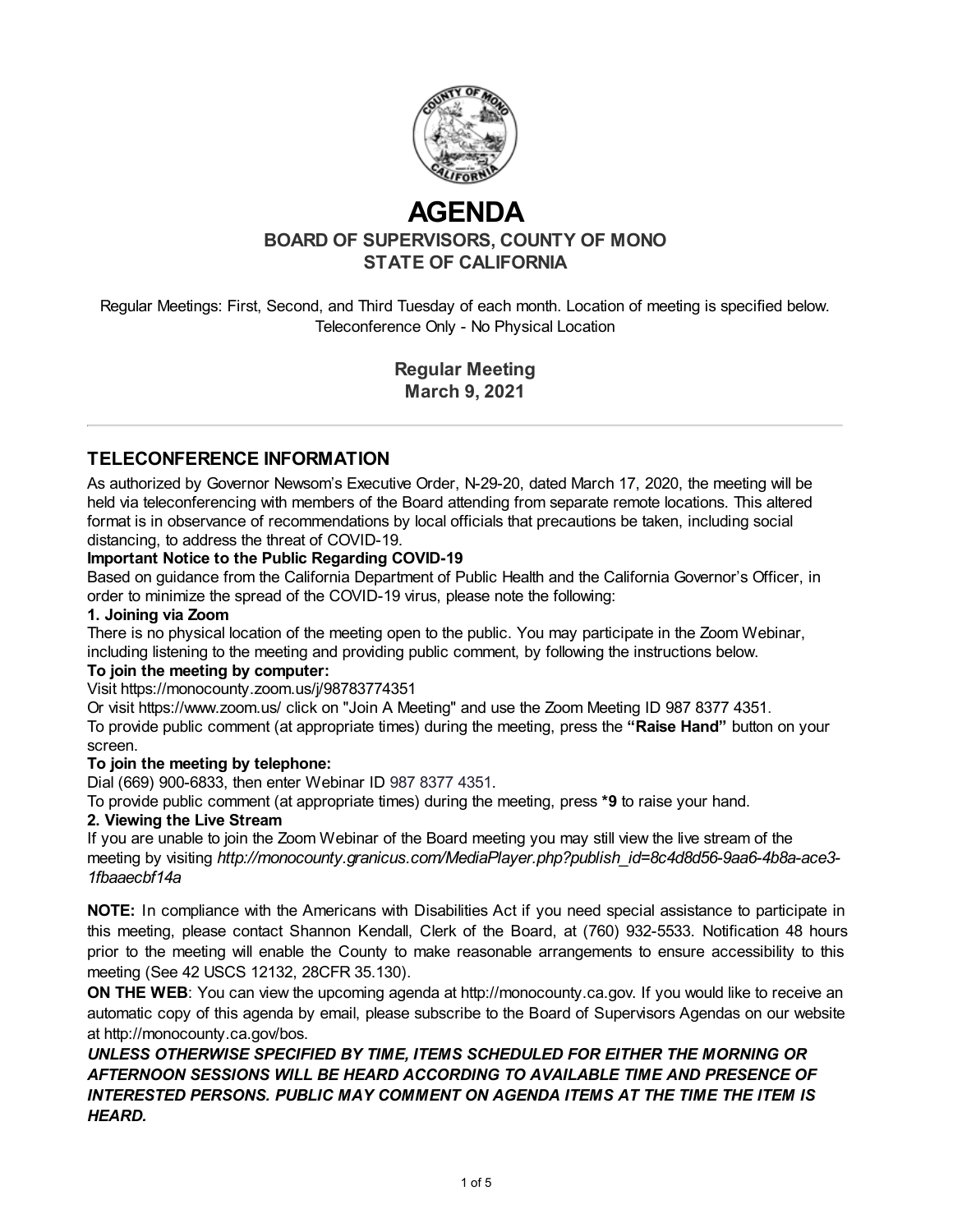#### 9:00 AM Call meeting to Order

Pledge of Allegiance

#### **1. OPPORTUNITY FOR THE PUBLIC TO ADDRESS THE BOARD**

Please refer to the Teleconference Information section to determine how to make public comment for this meeting.

#### **2. RECOGNITIONS**

# **A. Commendation for Building Permit Technician Michael Jones**

Departments: Community Development Department 5 minutes

(Wendy Sugimura, Community Development Director) - Commendation email from a building permit customer for Michael Jones' excellent customer service.

**Recommended Action:** Information only. Provide any desired direction to staff.

**Fiscal Impact:** None.

# **3. COUNTY ADMINISTRATIVE OFFICE**

CAO Report regarding Board Assignments Receive brief oral report by County Administrative Officer (CAO) regarding work activities.

# **4. DEPARTMENT/COMMISSION REPORTS**

Receive brief oral report on emerging issues and/or activities.

# **5. CONSENT AGENDA**

(All matters on the consent agenda are to be approved on one motion unless a board member requests separate action on a specific item.)

#### **A. Board Minutes - January 19, 2021**

Departments: Clerk of the Board

Approval of the Board Minutes from the Regular Meeting on January 19, 2021.

**Recommended Action:** Approve the Board Minutes from the Regular Meeting on January 19, 2021.

#### **Fiscal Impact:** None.

**B. 2021-2022 California State Parks Off-Highway Vehicle Grant Program** Departments: Sheriff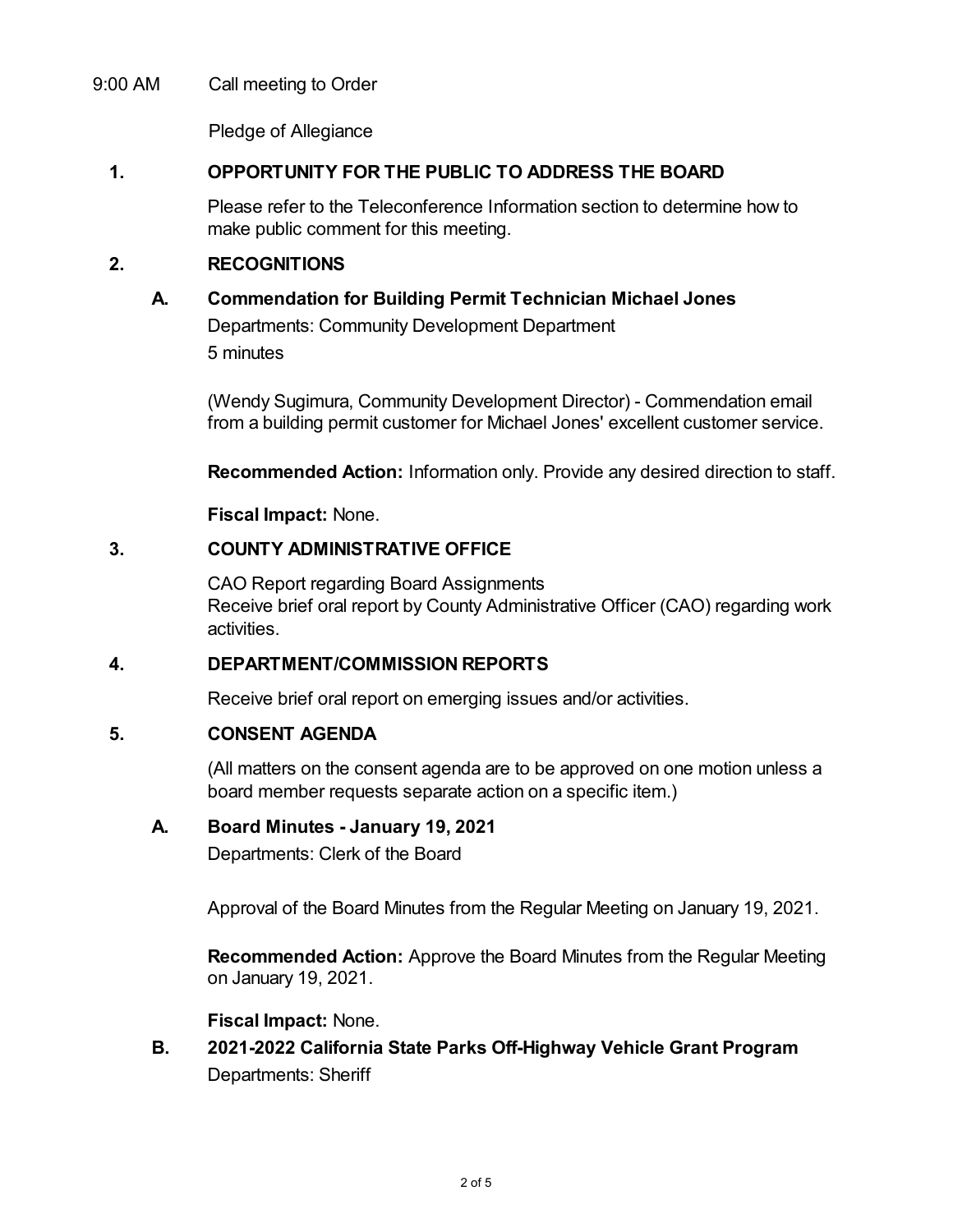Resolution approving application for 2021-2022 California State Parks Off-Highway Vehicle Grant Program

**Recommended Action:** Adopt proposed resolution. Provide any desired direction to staff.

**Fiscal Impact:** This resolution will assist with meeting the grant guidance for participation in the Off-Highway Vehicle Grant Program for Fiscal Year 2021- 2022. When the grant is awarded, the award will not exceed \$125,000.

# **C. Authority to Hire Staff Services Analyst III at Step D**

Departments: Social Services

The Social Services Department is seeking to fill a vacant Staff Services Analyst III position. The department is requesting authorization to offer Leslie Gaunt employment at Step D of the salary range based on her skills and experience.

**Recommended Action:** Grant the Director of Social Services the authority to fill a Staff Services Analyst III position at Step D.

**Fiscal Impact:** The cost for this position is paid for with state and federal Social Services funds. The fiscal year 2020-21 full fiscal impact for this position at a 74D will be approximately \$127,563 consisting of \$80,993 in salary and up to \$46,570 in benefits.

#### **6. CORRESPONDENCE RECEIVED**

Direction may be given to staff regarding, and/or the Board may discuss, any item of correspondence listed on the agenda.

# **A. Federal Energy Regulatory Commission (FERC) Letter re: Dams Part of the Lee Vining Creek Project, FERC Project No. 1388-CA**

Federal Energy Regulatory Commission (FERC) letter in response to FERC comments on authorization for construction: dam surveillance cameras for 2020 eastern operations dams.

# **7. REGULAR AGENDA - MORNING**

# **A. COVID-19 (Coronavirus) Update**

1 hour

(Robert C. Lawton, CAO, Bryan Wheeler, Public Health Director) - Update on Countywide response and planning related to the COVID-19 pandemic, including reports from the Emergency Operations Center (EOC), Unified Command (UC), and the various branches of the EOC, including Community Support and Economic Recovery, Joint Information Center (JIC), and Public Health.

**Recommended Action:** None, informational only.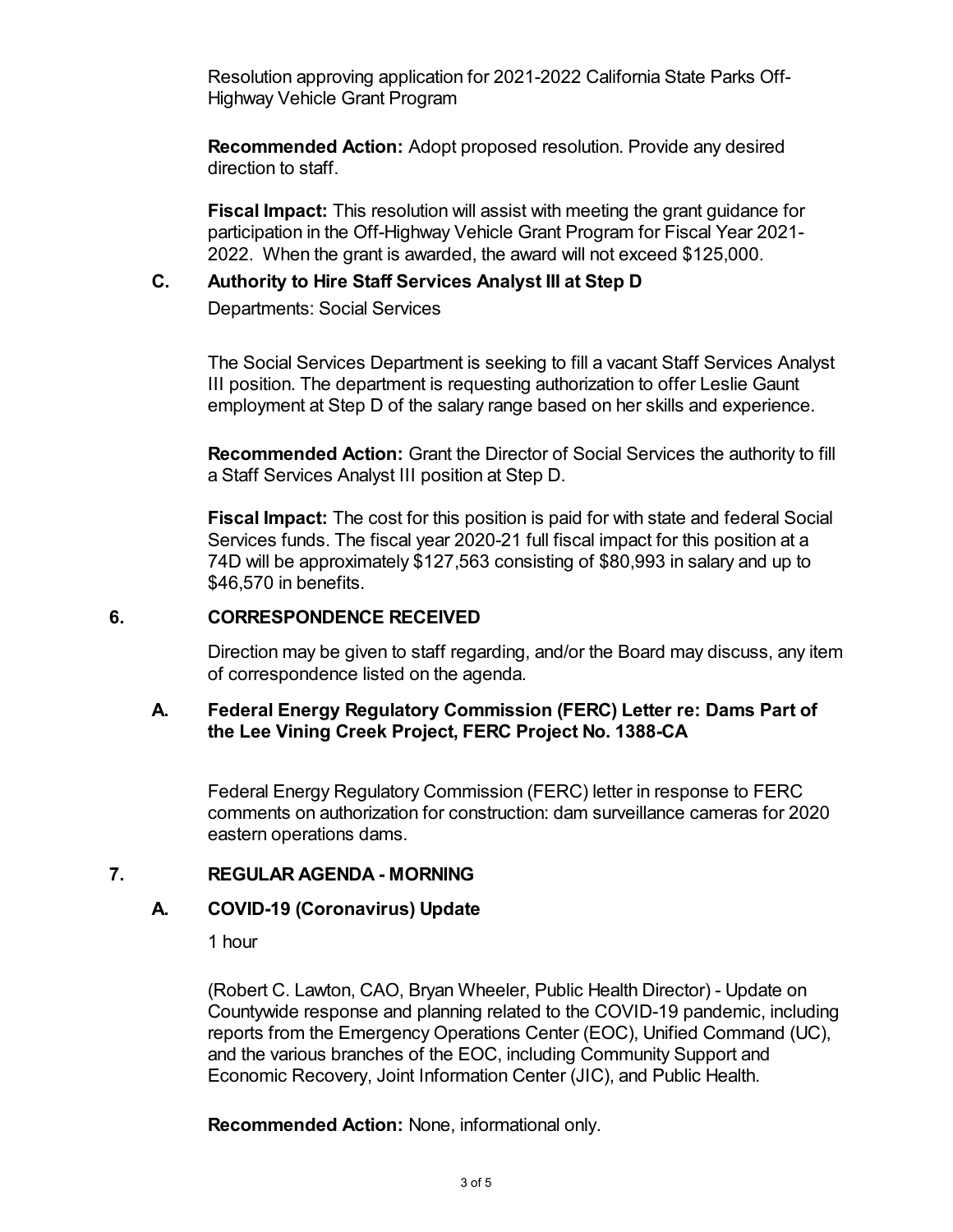**Fiscal Impact:** None.

# **B. Mountain View Fire Update and Review of Emergency Declarations**

10 minutes

(Justin Nalder, EOC Director) - Review of continuing need for Board of Supervisor's November 17, 2020, Declaration of Local Emergency of and Mono County Health Officer's November 19, 2020, Declaration of Local Health Emergency for the Mountain View Fire.

**Recommended Action:** Hear report from Incident Command and involved staff regarding status of Mountain View Fire response and recovery efforts and determine whether there is a need to continue the local state of emergency declared on November 17, 2020 and/or the local health emergency declared on November 19, 2020.

**Fiscal Impact:** Continuation of the declared emergencies continues the County's eligibility for state and federal disaster assistance.

# **C. Great American Outdoors Act (GAOA) Presentation**

Departments: Inyo National Forest Item scheduled to start at 10:30 AM (30 minutes)

(Inyo National Forest Staff: Lesley Yen, Nora Gamino, Adam Barnett) - The Great American Outdoors Act (GAOA) provides funding over the course of five years (2021-2025) for federal land management agencies, including the Forest Service, to take care of deferred maintenance on recreation facilities. The Inyo National Forest will discuss current and future GAOA project submissions.

**Recommended Action:** None, informational only.

**Fiscal Impact:** None.

# **D. Memorandum of Understanding Regarding Bi-State Sage-Grouse Conservation Efforts**

Departments: Community Development Department

10 minutes

(Wendy Sugimura, Community Development Director) - Consider memorializing Mono County's role and responsibilities in the Bi-State Sage-Grouse effort by signing the multi-agency Memorandum of Understanding.

**Recommended Action:** Authorize the Chair to sign the Memorandum of Understanding with Bi-State partners for Bi-State sage-grouse conservation (Attachment 1).

**Fiscal Impact:** No fiscal impacts are expected. Staff time and conservation commitments are programmed in existing budgets and work, and some staff time